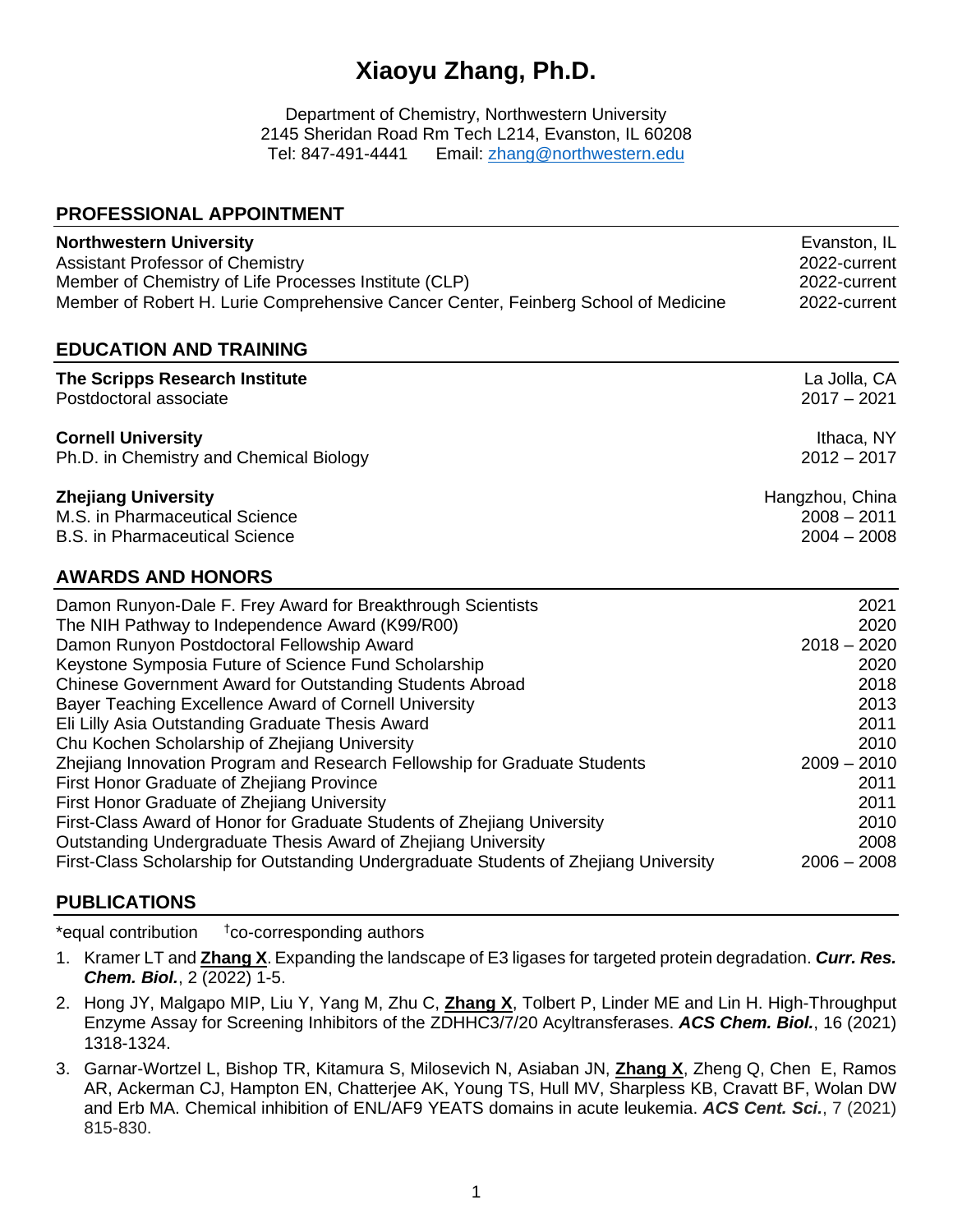4. **Zhang X**† , Luukkonen LM, Eissler CL, Crowley VM, Yamashita Y, Schafroth MA, Kikuchi S, Weinstein DS, Symons KT, Nordin BE, Rodriguez JL, Wucherpfennig TG, Bauer L, Dix MM, Stamos D, Kinsella TM, Simon GM, Baltgalvis KA and Cravatt BF<sup>†</sup>. DCAF11 supports targeted protein degradation by electrophilic proteolysis-targeting chimeras. *J. Am. Chem. Soc.*, 143 (2021) 5141-5149.

## *Highlight*

"Electrophilic Screening Platforms for Identifying Novel Covalent Ligands for E3 Ligases" Biochemistry, 2021.

5. Zhang X<sup>†</sup>, Thielert M, Li H and Cravatt BF<sup>†</sup>. SPIN4 is a principal endogenous substrate of the E3 ubiquitin ligase DCAF16. *Biochemistry*. 60 (2021) 637-642.

## *Highlight*

"Assembling a Robust Workflow for Characterizing Endogenous E3 Ligase Substrates" Biochemistry, 2021.

- 6. **Zhang X**. Chemical Proteomics for Expanding the Druggability of Human Disease. *ChemBioChem*, 21 (2020) 1-3.
- 7. Vinogradova EV, **Zhang X**, Remillard D, Lazar DC, Suciu RM, Wang Y, Bianco G, Yamashita Y, Crowley VM, Schafroth MA, Yokoyama M, Konrad DB, Lum KM, Simon GM, Kemper EK, Lazear MR, Yin S, Blewett MM, Dix MM, Nguyen N, Shokhirev MN, Chin EN, Lairson LL, Melillo B, Schreiber SL, Forli S, Teijaro JR, Cravatt BF. An Activity-Guided Map of Electrophile-Cysteine Interactions in Primary Human Immune Cells. *Cell*, 182 (2020) 1-18.
- 8. Kosciuk T, Price IR, **Zhang X**, Zhu C, Johnson KN, Zhang S, Halaby SL, Komaniecki GP, Yang M, DeHart CJ, Thomas PM, Kelleher NL, Fromme JC, Lin H. NMT1 and NMT2 are Lysine Myristoyltransferases Regulating the ARF6 GTPase Cycle. *Nat. Commun*., 11 (2020) 1-17.
- 9. Yamashita Y, Vinogradova EV, **Zhang X**, Suciu RM, Cravatt BF. A chemical proteomic probe for the mitochondrial pyruvate carrier complex. *Angew. Chem. Int. Ed. Engl.*, 59 (2019) 1-5.
- 10. Spiegelman NA, **Zhang X**, Jing H, Cao J, Kotliar IB, Aramsangtienchai P, Wang M, Tong Z, Rosch KM, Lin H. SIRT2 and Lysine Fatty Acylation Regulate the Activity of RalB and Cell Migration. *ACS Chem. Biol.*, 14 (2019) 2014-2023.
- 11. **Zhang X**† , Crowley VM, Wucherpfennig TG, Dix MM, Cravatt BF† . Electrophilic PROTACs that degrade nuclear proteins by engaging DCAF16. *Nat. Chem. Biol.*, 15 (2019) 737-746.

### *Highlight*

"Stick it to E3s" Nat. Chem. Biol., 15 (2019) 655-656.

"Greatest hits" Nat. Chem. Biol., 16 (2020) 600-603.

"Chemoproteomic-Driven Discovery of Covalent PROTACs" Biochemistry, 59 (2020) 128-129.

"PROTACs that Degrade Nuclear Proteins via a Novel E3 Ligase" The Bench Blog. Synthego. 25 Sep 2019 F1000Prime recommendation article. 28 Jun 2019; 10.3410/f.735998607.793561779.

- 12. Latifkar A, Ling L, Hingorani A, Johansen E, Clement A, **Zhang X**, Hartman J, Fischbach C, Lin H, Cerione RA, Antonyak MA. Loss of Sirtuin 1 Alters the Secretome of Breast Cancer Cells by Impairing Lysosomal Integrity. *Dev. Cell*, 49 (2019) 1-16.
- 13. Spiegelman NA, Hong JY, Hu J, Jing H, Wang M, Price IR, Cao J, Yang M, **Zhang X**, Lin H. A Small Molecule SIRT2 Inhibitor that Promotes K-Ras4a Lysine Fatty-acylation. *ChemMedChem*,14 (2019) 744-748.
- 14. Cao J, Sun L, Aramsangtienchai P, Spiegelman NA, **Zhang X**, Huang W, Seto E, Lin H. HDAC11 regulates type I interferon signaling through defatty-acylation of SHMT2. *Proc. Natl. Acad. Sci.*, 116 (2019) 5487- 5492.
- 15. Hong JY, **Zhang X**, Lin H. HPLC-Based Enzyme Assays for Sirtuins. *Methods Mol. Biol.*, 1813 (2018) 225- 234.
- 16. Spiegelman NA, Price IR, Jing H, Wang M, Yang M, Cao J, Hong JY, **Zhang X**, Aramsangtienchai P, Sadhukhan S, Lin H. Direct Comparison of SIRT2 Inhibitors: Potency, Specificity, Activity-Dependent Inhibition, and On-Target Anticancer Activities. *ChemMedChem*, 13 (2018) 1-6.
- 17. **Zhang X**, Cao J, Miller SP, Jing H, Lin H. Comparative nucleotide-dependent interactome analysis reveals shared and differential properties of KRas4a and KRas4b. *ACS Cent. Sci.*, 4 (2018) 71-80.

*Highlight*

"Research probes key protein's role in cancer cell growth." Cornell Chronicle, January 24, 2018.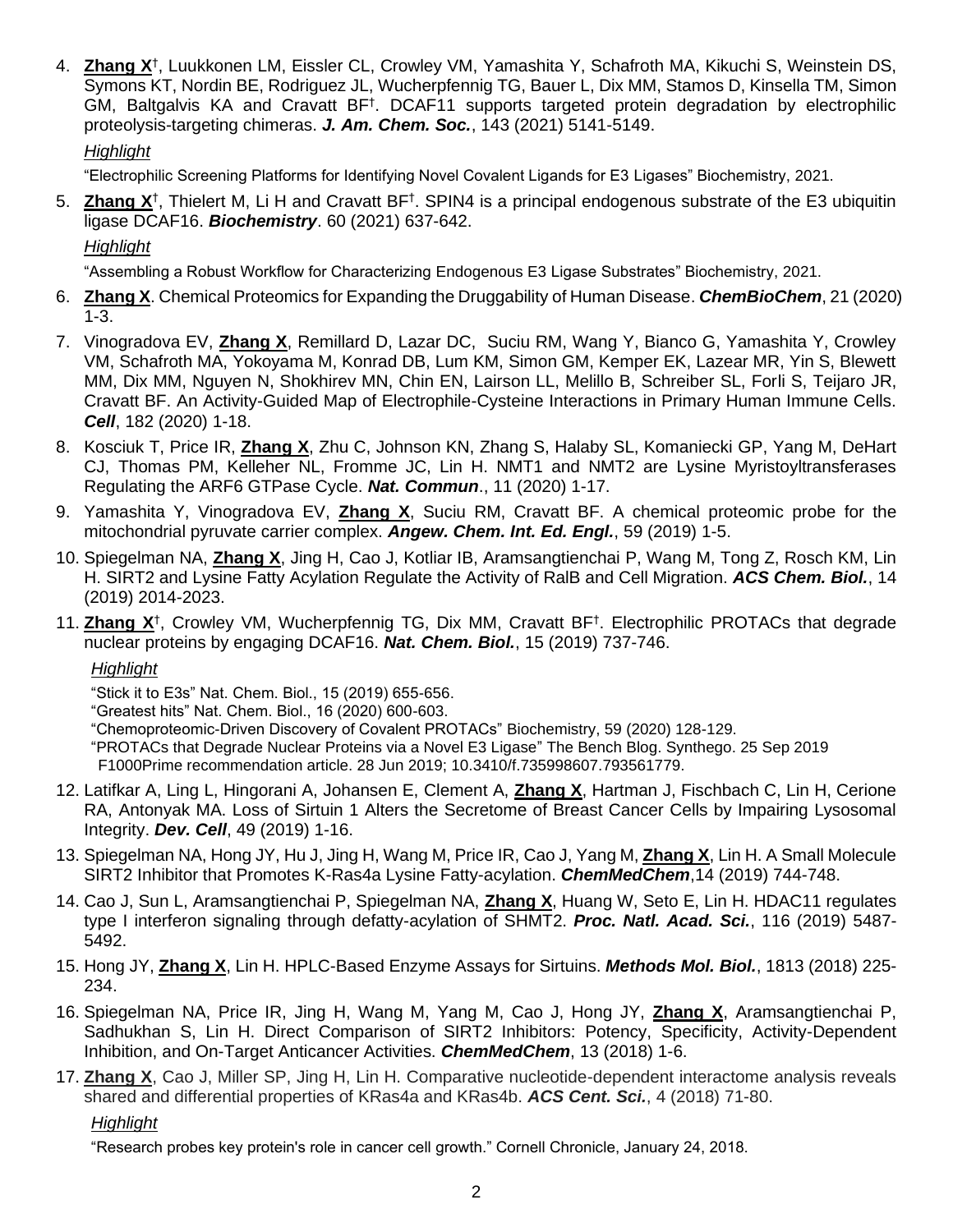- 18. Jiang H\*, **Zhang X**\*, Chen X\*, Aramsangtienchai P\*, Tong Z\*, Lin H. Protein lipidation: Occurrence, mechanisms, biological functions, and enabling technologies. *Chem. Rev.*, 118 (2018) 919-988.
- 19. Jing H\*, **Zhang X**\*, Wisner SA, Chen X, Spiegelman NA, Linder ME, Lin H. SIRT2 and lysine fatty acylation regulate the oncogenic activity of K-Ras4a. *eLife*, 6 (2017) e32436.

### *Highlight*

"Research probes key protein's role in cancer cell growth." Cornell Chronicle, January 24, 2018. "Research probes key protein's role in cancer cell growth." The Cornell Daily Sun, March 30, 2018.

20. **Zhang X**, Spiegelman NA, Nelson OD, Jing H, Lin H. SIRT6 regulates Ras-related protein R-Ras2 by lysine defatty-acylation. *eLife*, 6 (2017) e25158.

*Highlight*

"SIRT6's ability to suppress cancer cell growth is explained." Cornell Chronicle, May 10, 2017.

- 21. Jin J, He B, **Zhang X**, Lin H, Wang Y. SIRT2 Reverses 4-Oxononanoyl Lysine Modification on Histones. *J. Am. Chem. Soc.*, 138 (2016) 12304-12307.
- 22. **Zhang X**, Khan S, Jiang H, Antonyak MA, Chen X, Spiegelman NA, Shrimp JH, Cerione RA, Lin H. Identifying the functional contribution of the defatty-acylase activity of SIRT6. *Nat. Chem. Biol.*, 12 (2016) 614-620. *Highlight*

"Mutant enzyme study aids in understanding of sirtuin's functions." Cornell Chronicle, Jun 27, 2016.

- 23. Jiang H\*, **Zhang X**\*, Lin H. Lysine fatty acylation promotes lysosomal targeting of TNF-*α*. *Sci. Rep.*, 6 (2016) 24371.
- 24. Tong Z, Wang Y, **Zhang X**, Kim DD, Sadhukhan S, Hao Q, Lin H. SIRT7 is activated by DNA and deacetylates histone H3 in the chromatin context. *ACS Chem. Biol.*, 11 (2016) 742-747.
- 25. He B\*, Hu J\*, **Zhang X**\*, Lin H. Thiomyristoyl peptides as cell-permeable Sirt6 inhibitors. *Org. Biomol. Chem.*, 12 (2014) 7498-7502.
- 26. **Zhang X**, Song Z, Xu J, Ma Z. Improving the NQO1-Inducing Activities of Phenolic Acids from Radix *Salvia miltiorrhiza*: a Methylation Strategy. *Chem. Biol. Drug Des.*, 78 (2011) 558-566.
- 27. **Zhang X**, Luo L, Ma Z. A deuterium-labelling mass spectrometry–tandem diode-array detector screening method for rapid discovery of naturally occurring electrophiles. *Anal. Bioanal. Chem.*, 400 (2011) 3463- 3471.
- 28. Xu J, Lu J, Sun F, Zhu H, Wang L, **Zhang X**, Ma Z. Terpenoids from *Tripterygium wilfordii*. *Phytochemistry*, 72 (2011) 1482-1487.
- 29. **Zhang X**, Ma Z. Characterization of bioactive thiophenes from the dichloromethane extract of *Echinops grijisii* as Michael addition acceptors. *Anal. Bioanal. Chem.*, 397 (2010) 1975-1984.
- 30. **Zhang X**, Zhao X, Ma Z. PYDDT, a novel phase 2 enzymes inducer, activates Keap1-Nrf2 pathway via depleting the cellular level of glutathione. *Toxicol. Lett.*, 199 (2010) 93-101.
- 31. **Zhang X**, Ma Z. A new fluorescein isothiocyanate-based screening method for the rapid discovery of electrophilic compounds. *Anal. Methods*, 2 (2010) 1472-1478.
- 32. Shi J\*, **Zhang X**\*, Ma Z, Zhang M, Sun F. Characterization of Aromatase Binding Agents from the Dichloromethane Extract of *Corydalis yanhusuo* Using Ultrafiltration and Liquid Chromatography Tandem Mass Spectrometry. *Molecules*, 15 (2010) 3556-3566.
- 33. Shi J\*, **Zhang X**\*, Jiang H. 2-(Penta-1, 3-diynyl)-5-(3, 4-dihydroxybut-1-ynyl) thiophene, a Novel NQO1 Inducing Agent from *Echinops grijsii* Hance. *Molecules*, 15 (2010) 5273-5281.
- 34. Wang L, Sun F, **Zhang X**, Ma Z, Cheng L. A secoiridoid with quinone reductase inducing activity from *Cortex fraxini*. *Fitoterapia*, 81 (2010) 834-837.
- 35. Cheng L, **Zhang X**, Zhang M, Zhang P, Song Z, Ma Z, Cheng Y, Qu H. Characterization of chemopreventive agents from the dichloromethane extract of *Eurycorymbus cavaleriei* by liquid chromatography–ion trap mass spectrometry. *J. Chromatogr. A*, 1216 (2009) 4859-4867.
- 36. Ma Z, **Zhang X**. Seven new benzeneacetic acid derivatives and their quinone reductase activity from *Eurycorymbus cavaleriei*. *Phytochem. Lett.*, 2 (2009) 152-158.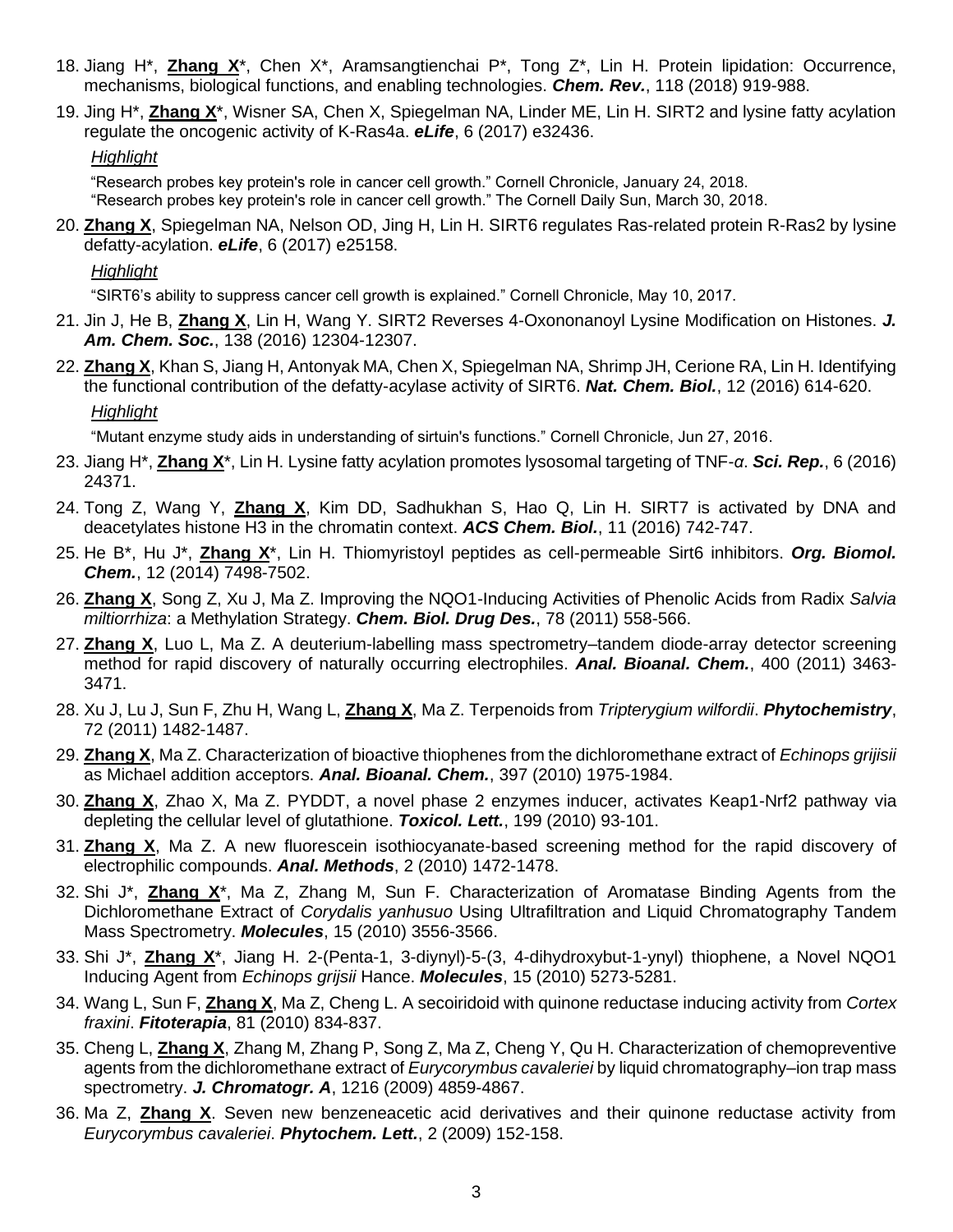4

# COMPLETED **K99CA248715** 05/01/2020 – 01/07/2022 **DRG-2341-18** 07/01/2018 – 04/30/2020 **YK2009015** 09/01/2009 – 03/31/2011 **Course Instructor** Spring 2022 Northwestern University, Department of Chemistry **Example 2018** Evanston, IL • Bioorganic Chemistry/Chemical Biology (CHEM 314/415) **Teaching Assistant** Spring 2014 **Spring 2014** Cornell University, Department of Chemistry and Chemical Biology **Internal Acceleration** Ithaca, NY • Honors Experimental Chemistry (CHEM 3010) **Teaching Assistant Fall 2012, Fall 2013** Cornell University, Department of Chemistry and Chemical Biology **Internal Connect Connect Act Act Act Act Act A** • Introduction to Experimental Organic Chemistry (CHEM 2510) **Research Mentor** 2017 – present The Scripps Research Institute, Department of Chemistry **Late and Container and CA** Jolla, CA

# **R00CA248715** 02/01/2022 – 01/31/2025

National Cancer Institute (NCI) Discovery of small molecule-mediated protein degradation pathways in human cancer ZHANG, XIAOYU (PI)

National Cancer Institute (NCI) Discovery of small molecule-mediated protein degradation pathways in human cancer ZHANG, XIAOYU (PI)

Damon Runyon Cancer Research Foundation Discovery of chemical probes that support targeted protein degradation in human cancer ZHANG, XIAOYU (PI)

Education Department of Zhejiang Province Characterization of naturally occurring electrophiles that modulate KEAP1-NRF2 pathway ZHANG, XIAOYU (PI)

# **TEACHING AND MENTORSHIP**

# ONGOING **DFS-53-22** 03/01/2022 – 02/29/2024

*Intellectual Property Office of P.R.C.*, 2009.

Damon Runyon Cancer Research Foundation Developing molecular glue degraders as a new drug modality for cancer therapy ZHANG, XIAOYU (PI)

# 1. Cravatt B, Crowley V, **Zhang X**. "Compounds and methods for DCAF-mediated protein degradation" Pub. No. US20200190105A1. *United States Patent and Trademark Office*. 2020.

# 2. Ma Z, Zhao X, **Zhang X**. "Thiophene compounds as anti-tumor agents" Patent No. 200910099267.X. *State*

# **RESEARCH SUPPORT**

**PATENTS**

37. Ma Z, **Zhang X**, Cheng L, Zhang P. Three lignans and one coumarinolignoid with quinone reductase activity from *Eurycorymbus cavaleriei*. *Fitoterapia*, 80 (2009) 320-326.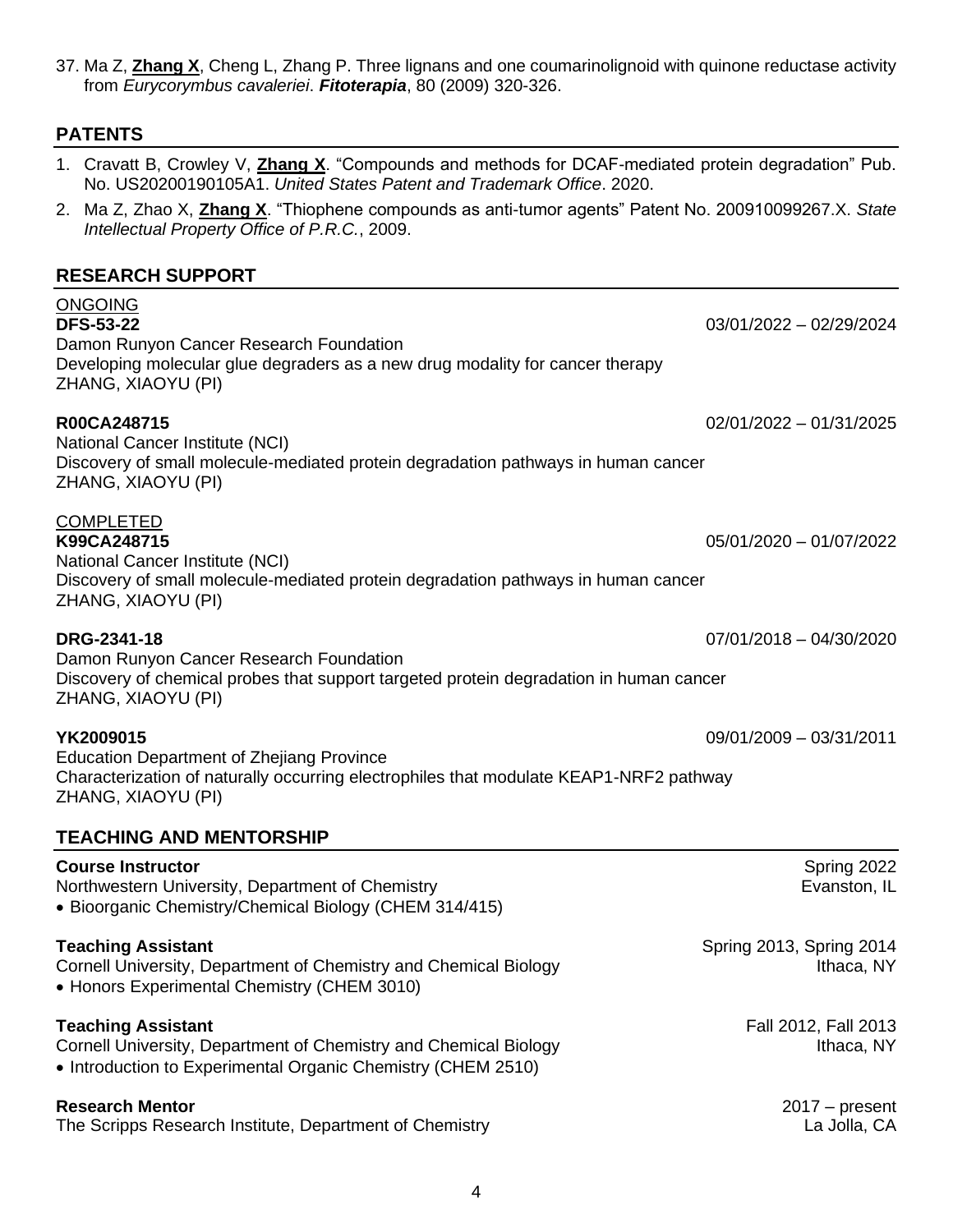• Supervised postdoctoral fellow Yongfeng Tao (09/2020 – present), rotation graduate student Garrett Lindsey (08/2020 – present), visiting master students Marvin Thielert (12/2018 – 12/2019) and Ludwig Bauer (08/2018 – 11/2018), and high school student intern William Murray (06/2019 – 08/2019)

### **Research Mentor** 2013 – 2017

Cornell University, Department of Chemistry and Chemical Biology **Internal Acceleration** Ithaca, NY

• Supervised graduate students Steve Halaby (03/2014 – 06/2014), Arash Latifkar (03/2015 – 10/2017), Tatsiana Kosciuk (03/2016 – 10/2017) and Seth Miller (10/2016 – 10/2017), master student Patricia Tolbert (01/2017 – 10/2017), and undergraduate student David Kim (11/2015 – 05/2016)

# **PROFESSIONAL EXPERIENCE**

| Member, American Society for Mass Spectrometry<br><b>Guest Editorial Board, PLOS ONE</b><br>Manuscript reviewer for | $2021 - present$<br>$2019 - present$<br>$2016 - present$ |
|---------------------------------------------------------------------------------------------------------------------|----------------------------------------------------------|
| $\bullet$ Cell<br>• Nature Chemical Biology                                                                         |                                                          |
| • Journal of the American Chemical Society                                                                          |                                                          |
| • Journal of Medicinal Chemistry                                                                                    |                                                          |
| • Cell Chemical Biology                                                                                             |                                                          |
| • Bioorganic & Medicinal Chemistry (2017 Award for Outstanding Contribution in Reviewing)                           |                                                          |
| • ChemBioChem                                                                                                       |                                                          |
| • PLOS ONE                                                                                                          |                                                          |
| • Analytical and Bioanalytical Chemistry                                                                            |                                                          |
| • ACS Omega                                                                                                         |                                                          |
| • Molecules                                                                                                         |                                                          |
| • Pharmaceutics                                                                                                     |                                                          |
| • Plants                                                                                                            |                                                          |
| • Antibiotics                                                                                                       |                                                          |
| Associate Faculty Member, Faculty of 1000                                                                           | $2013 - 2016$                                            |
| <b>Editorial Board, Current Metabolomics and Systems Biology</b>                                                    | 2020 – 2021                                              |
| <b>PRESENTATIONS</b>                                                                                                |                                                          |
|                                                                                                                     |                                                          |

- 1. Discovery of small molecule-mediated protein degradation pathways. *Dana Farber Targeted Protein Degradation Webinar. July 2021, webinar*. [**invited speaker**]
- 2. Electrophilic PROTACs that degrade nuclear proteins by engaging DCAF16. *Translational Chemical Biology Conference*. *October 2020*, virtual conference. [**invited speaker**]
- 3. Electrophilic PROTACs that degrade nuclear proteins by engaging DCAF16. *Keystone Symposia on Proteomics in Cell Biology and Disease*. *September 2020*, virtual conference. [**invited speaker**]
- 4. Electrophilic PROTACs that degrade nuclear proteins by engaging DCAF16. *Broad Institute Next Generation in Biomedicine Symposium. September 2019, Cambridge, MA, US.* [**invited speaker**]
- 5. Discovery of small molecule-mediated protein degradation pathways. *San Diego Researchers Association Seminar. September 2019, San Diego, CA, US*. [**invited speaker**]
- 6. SIRT6 regulates protein secretion and exosome biogenesis by lysine defatty-acylation. *Membrane Signaling Group Seminar, Cornell University, April 2016, Ithaca NY, US.* [**invited speaker**]
- 7. The defatty-acylase activity of SIRT6 in tumor suppression. *Keck Biomembrane Retreat, Cornell University and Weill Cornell Medical College, June 2015, Ithaca NY, US.* [**invited speaker**]
- 8. A simple on-line screening method for rapid discovery of Michael addition acceptors from natural products. *Westlake International Medical Conference-Translational Medicine, June 2010, Hangzhou, China.* [**invited speaker**]
- 9. PYDDT, a novel Nrf2 activator. *The 6th Chinese Conference on Oncology & 9th Cross-Strait Academic Conference on Oncology, May 2010, Shanghai, China.* [**invited speaker**]